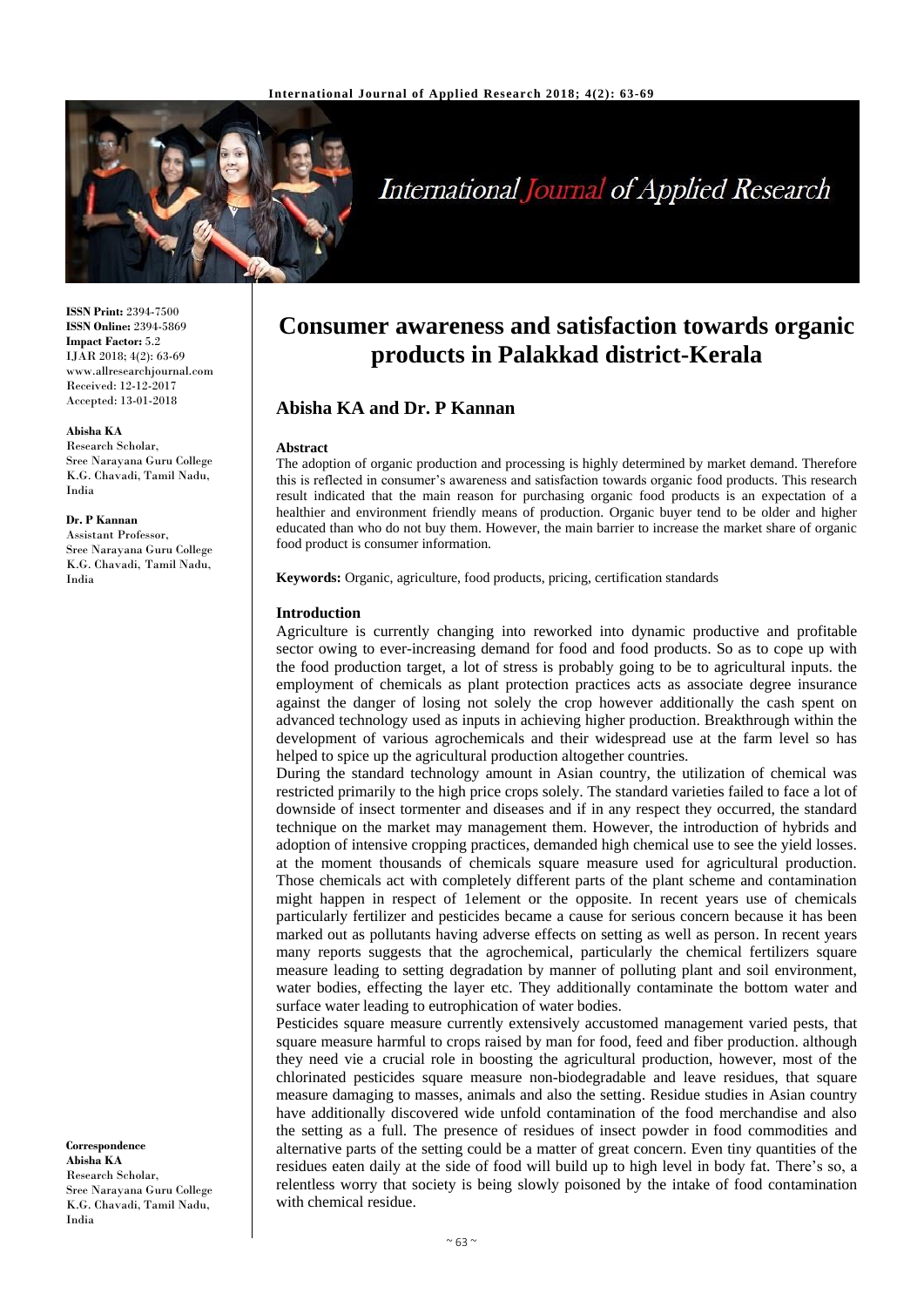whereas each the fertilizer and also the chemical usage has result in enlarged crop production and bigger economic come to the farmers, their impact on soil and water setting and crop quality wasn't thought of relevant till the last 10 years. There's currently increasing proof show that indiscriminate use of agrochemical will have adverse result on soil setting.

Keeping the risky effects of inorganic fertilizers and also the agro-chemicals on setting similarly as on the person, therefore, it's associate degree pressing would like for the developing country like India to shift the organic agriculture from the present inorganic agriculture as most of the cultivable soils in India contain organic carbon below the brink level and majority of the farming community is resource poor and get of fertilizers and chemicals in adequate quantities is on the far side their capability. Agriculture is far and away the foremost vital occupation of the individuals of this region. The foremost of the farmers of this region square measure typically tiny and marginal in nature and square measure economically not sound and so, they can't afford to shop for the adequate quantity of fertilizers and chemicals necessary for the crop production.

Organic Agriculture can be a production system that avoids or for the foremost half excludes the use of chemical fertilizers, pesticides and growth regulators. The foremost aim of organic agriculture is to substantiate sustained productivity, environmental protection and making on the market food and food merchandise raised with none reasonably chemicals. Agriculture is primarily applied biology and is probably to attain success once it accepts and follows principles like.

- a) On farm waste exercise,
- b) Non-chemical weed management,
- c) Biological tormenter management,
- d) Integrated nutrient management for sustaining soil fertility and crop productivity.

With increasing health consciousness and concern for setting, organic farming system has been drawing attention all over the world. Organic farming will be a holistic production management system that promotes and enhances agro-ecosystems health additional as bio-diversity, biological cycles and soil biological activities. As a result, there is widespread organic movement and enormous demands for organic merchandise.

## **Objectives of the study**

- 1. To study consumer awareness about organic food products.
- 2. To study attitude of consumers buying and using of organic products.
- 3. To analysis the factors influencing to buy organic products among the consumers.
- 4. To identify the level of satisfaction of consumers towards organic products among the consumers.
- 5. To identify the problem faced by the organic consumer.
- 6. To study and suggest measures on how the consumption of organic food can be spread wider.

#### **Scope of the study**

Organic food promotes a balance of human, other living organisms and the nature. It also promotes no artificial preservatives and best maintain the originality of food. This prevents excess use harmful ingredients and thereby ensures

health. This study attempted to gain knowledge about consumer awareness towards organic food consumption and to see whether there is any potential this might have for changing their behavior. The rationale for carrying out this study is that consideration for the environment could come only from well-informed citizens who are aware of, and fully committed to their rights to a quality health and environment. Therefore consumer's awareness and satisfaction towards organic food will be the main aim of this study.

#### **Research methodology**

The validity of any research is based on the systematic method of data collection and analysis. Both primary and secondary data were used for the present study. For collecting the primary data, 680sample respondents were selected from six taluks of Palakkad District by using stratified random sampling method.

#### **Limitations of the study**

- 1. The study was conducted in Palakkad district of Kerala. Hence, the result may not be generalized to other areas of the country.
- 2. The sample consists of only Limited number of consumers.
- 3. The study is confined to main organic food products irrespective of numerous organic products available in the market.
- 4. The sampling and survey method adopted in this study has its own limitations. Thus, result of the study is subject to the above limitations

#### **Review of literature**

"A study on consumers' awareness towards organic food products with special reference to Tirupur district." In today's world organic food product was important for the people at large to steer a healthy life. Became a basic necessity in human life. During this paper, a shot has been created to search out the shopper's awareness towards organic food. A sample of a hundred respondents" was purposively elect from Tirupur District. The chosen samples area unit analyzed exploitation easy share, chi-square test and multivariate analysis test. It's found that 3variables particularly there exists any vital association between gender, age, qualification, monthly financial gain and client awareness towards organic food product of the respondent.

"Consumer Attitude and Purchase intension towards Organic Food" the event of Organic food remains babe stage in India. it's necessary to understand regarding the patron perspective towards Organic food, supported shopper perspective model factors like shopper information, Environmental concern, personal norms, subjective norm and shopper purchase import square measure measured which permit America to seek out the patron perspective and get import on Organic food. customers disagree from one another; they have totally different concepts, taste, perception, likes and dislikes, perspective in easy term it's thought oriented, if shopper has positive thought on organic food it will produce the acquisition import.

"Factors influence purchase of organic products in Nilgiri district". It is known those customers in Nilgiri district gave additional importance to factors like health, environmental safety, information and culture wherever organic food was involved. However, they were indifferent towards attributes of organic food like style, color of the food etc.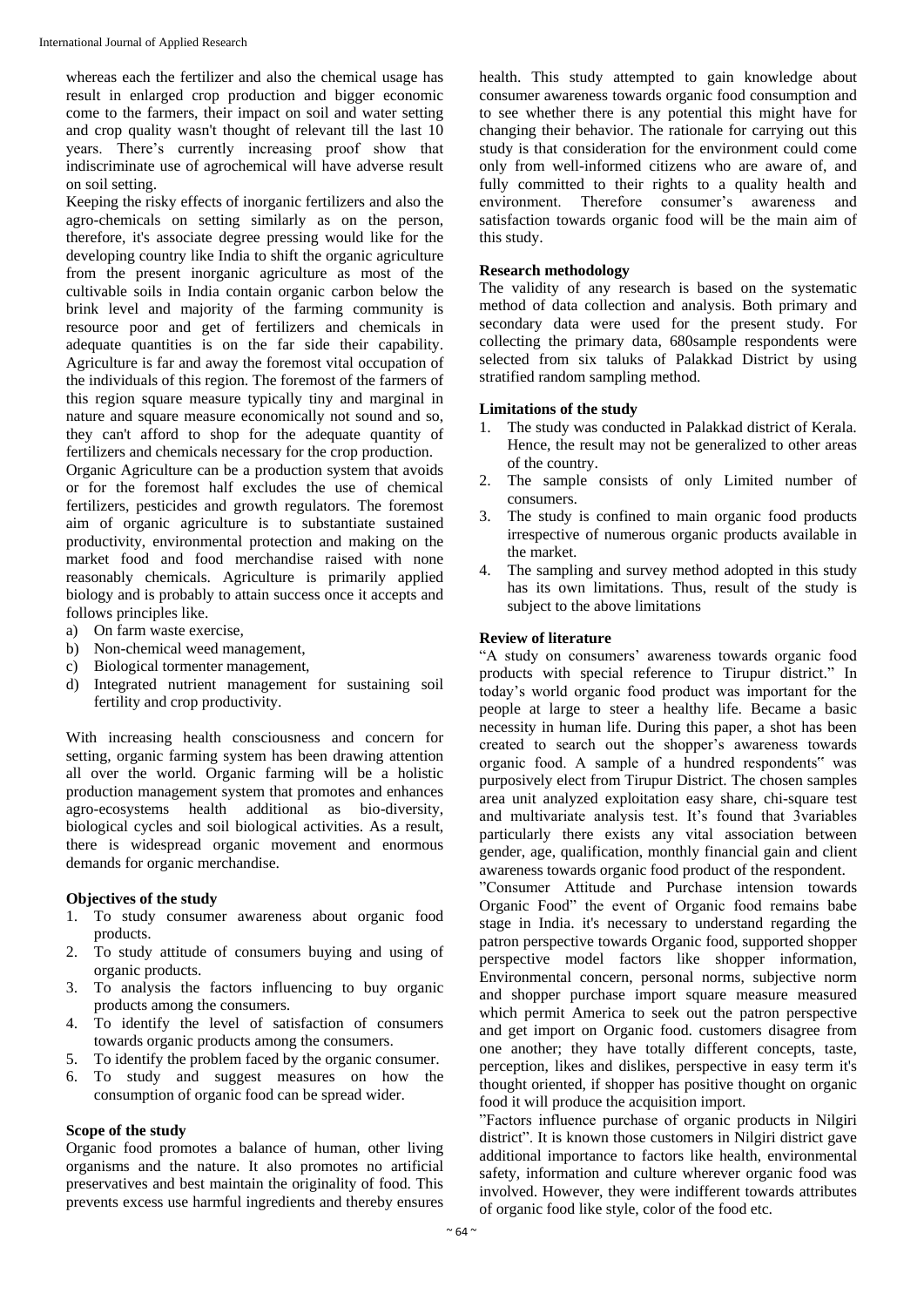"The factors influencing organic food consumptions in China market (J. Thorgosen *et al*., 2015)". The paper according on the findings of the study into shopper perception toward beef and therefore the influence of those perceptions on consumption. The influence of attitudes and vital others (subjective norms) on intention to shopper were explored. The findings discovered that each perspective and therefore the subjective norm influenced intention to consume, however it absolutely was perspective that was found to be of bigger importance.

#### **Organic farming or organic agriculture**

The term organic is rooted in bio from Greek bios meaning life or way of living. Organic food products was first coined in the 1940s and refers to food raised, grown and stored or processed without the use of synthetically produced chemicals or fertilizers, herbicides, pesticides, Fungicides, growth hormones and regulators or generic modification. Roddy, view organic food products as a product of organic farming. Thinks the term organic 'is best thought of as referring not to the type of inputs used, but to the concept of the farm as an organism, in which all the components —the soil, minerals, organic matter, Microorganisms, insects, plants, animals and humans —interact to create a coherent, self-regulating and stable whole. Reliance on external inputs, whether chemical or organic, is reduced as far as possible.

Organic Farming is a certifiable farm management system with controls and traceability that is in harmony with the local environment using land husbandry techniques such as soil-Conservation measures, crop rotation and the application of agronomic, biological and manual methods instead of synthetic inputs. This is different from Traditional Farming, which is often subsistence oriented using few or no purchased inputs.



#### **Organic food**

Organic food is food produced by methods that comply with the standards of organic farming. Standards vary worldwide, but organic farming in general features practices that strive to cycle resources, promote ecological balance, and conserve biodiversity. Organizations regulating organic products may restrict the use of certain pesticides and fertilizers in farming. In general, organic foods are also usually not processed using irradiation, industrial solvents or synthetic food additives.

#### **Organic certification**

It is a certification process for producers of organic food and other organic Agricultural products. In general, any business directly involved in food production can be certified, including seed suppliers, farmers, food processors, retailers and Restaurants. Requirements vary from country to country, and generally involve a set of production standards for growing, storage, processing, packaging and shipping that include:

- Avoidance of synthetic chemical inputs (e.g. fertilizer, pesticides, antibiotics, food additives, etc) and genetically modified organisms;
- use of farmland that has been free from chemicals for a number of years (often, three or more);
- keeping detailed written production and sales records (audit trail);
- maintaining strict physical separation of organic products from non-certified products;
- Undergoing periodic on-site inspections. In some countries, certification is overseen by the government, and commercial use of the term organic is legally restricted. Certified organic producers are also subject to the same agricultural, food safety and other government regulations that apply to non-certified producers.

## **Findings**

#### **Awareness about organic food products**

- Among the Consumers, 51.5% of them are males, and the rest 48.5% are females. The overall mean agreeability score ranged from 1.80 to 1.81 and it is on par among gender group of Consumers.
- 46.0% of them belong to 25 -40 years of age group, followed by 29.4% belong to above 40 years of age group of Consumers. The overall mean agreeability score ranged from 1.70-1.84 and it is on par among age groups of Consumers.
- 51.8% of them belong to rural area, and the rest 48.2% of them belong to urban area. The overall mean agreeability score ranged from 1.78 to 1.83 and it is on par among location groups of Consumers.
- 61.8% of them are married, and the rest 38.2% are unmarried. The overall mean agreeability score ranged from 1.58 to 1.95 and it is higher among married group of Consumers.
- 36.2% of them are graduates, followed by 31% are professionals. The overall mean agreeability score ranged from 1.76 to 1.89 and it is on par among educational group of Consumers.
- 30.9% of them belong to other occupational group, followed by 19.1% are students group of Consumers. The overall mean agreeability score ranged from 1.64 to 1.93 and it is higher in agricultural group of Consumers.
- 55.6% of them belong to joint family, and the rest of them belong to nuclear family. The overall mean agreeability score ranged from 1.79 to 1.83 and it is on par among nature of family group of Consumers.
- 56.9% of them have up to 4 members in their family, and the rest 43.1% have above 4 members in their family. The overall mean agreeability score ranged from 1.78 to 1.82 and it is on par among the family size group of Consumers.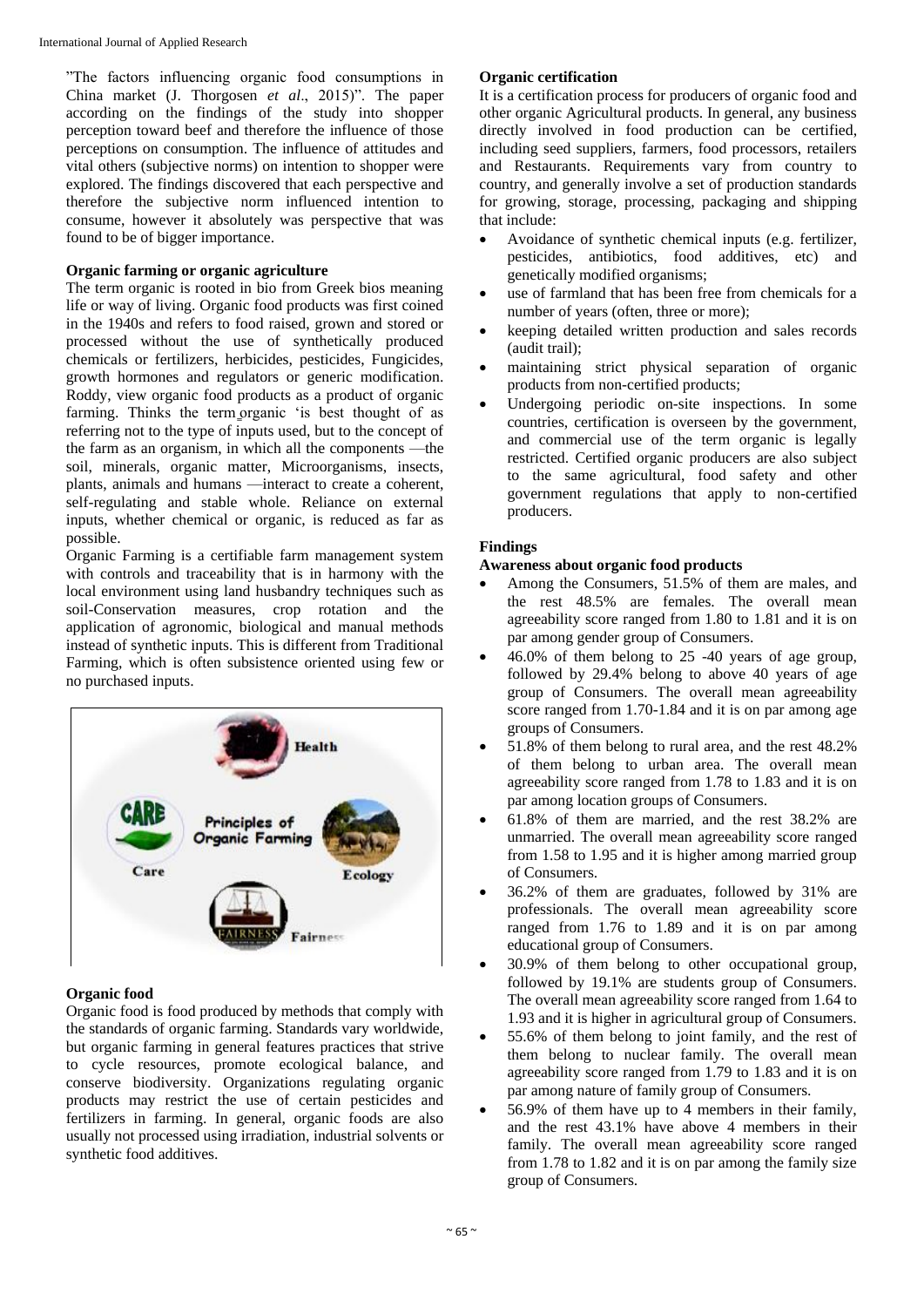- 45.9% of them belong to below Rs.25, 000 monthly family income group, followed by 38.1% belong to between Rs.25, 000-Rs.50, 000 monthly family income groups of Consumers. The overall mean agreeability score ranged from 1.65 to 1.91 and it is higher in Rs.25,000-Rs.50,000 monthly family income group of Consumers.
- 82.1% are familiar with organic agricultures, where as the rest 17.9% are not familiar about it. Thus the studies revealed that majority of the Consumers are familiar with organic agriculture.
- 51.2% buy organic vegetables, followed by 20.3% buy other organic food products, 10% buy organic fruits, and the rest 13.5% buy dairy products. Thus the study revealed that majority of the Consumers buy organic vegetables.
- 48.5% are influenced by self interest, followed by 22.8% are influenced by friends and relatives, 9.4% are influenced by books, news papers & magazine, and 8.4% are influenced by colleague. Thus the study revealed that most of the Consumers are influenced by self interest.
- 38.8% purchase organic products weekly, followed by 28.1% purchase monthly, 14.7 purchase daily, and 5.6% purchase every six months Thus the study revealed that most of the Consumers purchase organic products weekly.
- 30.7% are using organic products between 1-2 years, followed by 29.9% are using between 3-5 years, 26% are using for more than 5 years. Thus the study revealed that most of the Consumers are using the organic food products between 1-2 years.
- 39.4% willing to spend on organic products when it is priced same as conventional, followed by 24.7% are willing when it is priced  $\frac{1}{4}$  higher than conventional. Thus the study revealed that most of the Consumers are willing to spend on organic food when it is priced same as conventional.
- 31% pay attention seldom to information on food labels when purchasing organic products, followed by 21.6% pay attention often, 10.9% pay attention always. Thus the study revealed that most of the Consumers pay attention to food labels while purchasing organic food products.
- 87.9% expressed that there is need for a system of verification of organic food products, where as the rest 12.1% have expressed 'no' to it. Thus the study revealed that majority of the Consumers has expressed that there is need a system of verification of organic food products.
- 50.1% have said that the government is responsible for providing verification, followed by 17.6% have said an independent certification copany is needed. Thus the study revealed that majority have said that the government is responsible for providing verification.

#### **Attitude towards organic food products**

- The overall mean agreeability score towards organic food products ranged from 3.09 to 3.27 and it is higher in male group of Consumers.
- The overall mean agreeability score on organic food products ranged from 3.27 to 3.55 and it is on par among age group of Consumers.
- The overall mean agreeability score on organic food products ranged from 4.05 to 4.15 and it is higher in rural group of Consumers.
- The overall mean Agreeability score on organic food products ranged from 3.09 to 3.36 and it is higher in married group of Consumers.
- The overall mean Agreeability score on Job satisfaction ranged from 3.87 to 4.15 and it is higher in graduate group of Consumers.
- The overall mean agreeability score on organic food products ranged from 3.89 to 4.24 and it is higher in business group of Consumers.
- The overall mean agreeability score on organic food products ranged from 4.08 to 4.13 and it is on par among nature of family group of Consumers.
- The overall mean agreeability score on organic food products ranged from 4.10 to 4.10 and it is on par among family size group of Consumers.
- The overall mean agreeability score on organic food products ranged from 4.07 to 4.16 and it is on par among family income group of Consumers.
- among the 5 points of purchase among the Consumer, the mean score ranged from 39.12 to 74.25 and the 'Organic store' secured higher mean score and stood at top, followed by 'Producer/Farmers' secured next higher mean score and stood at second, 'Generic supermarket' secured next higher mean score and stood at third.
- Among the 12 factors influencing to purchase of organic food products among the Consumer, the mean score ranged from 19.79 to 79.80 and the 'Health / Nutrition value' secured higher mean score and stood at top, followed by 'Taste' secured next higher mean score and stood at second, 'Price/Affordability' secured next higher mean score and stood at third
- Among the 5 factors increasing the level of trust towards organic food among the Consumer, the mean score ranged from 37.25 to 80.41 and the 'Government regulation' secured higher mean score and stood at top, followed by 'Scientific evidence on packaging' secured next higher mean score and stood at second, 'Celebrity endorsement' secured next higher mean score and stood at third
- Among 11 agreeability scores on organic food products, the mean score ranged from 3.07 to 3.84 and the statement 'Organic food have high nutritional value 'secured higher mean score and stood at top, followed by 'Consuming organic food tastes better than conventional products' secured next higher mean score and stood at second, the statement 'They are safe to consume / not contaminated' secured next higher mean score and stood at third.
- Among 5 reasons for preferring organic food products, the mean score ranged from 3.86 to 4.62 and the reason 'Necessity 'secured higher mean score and stood at top, followed by 'Health consciousness' secured next higher mean score and stood at second, 'Quality, authenticity and harmless' secured next higher mean score and stood at third.

#### **Satisfaction towards organic food products**

 Among the 10 reasons for preference towards organic food products, the mean satisfaction score ranged from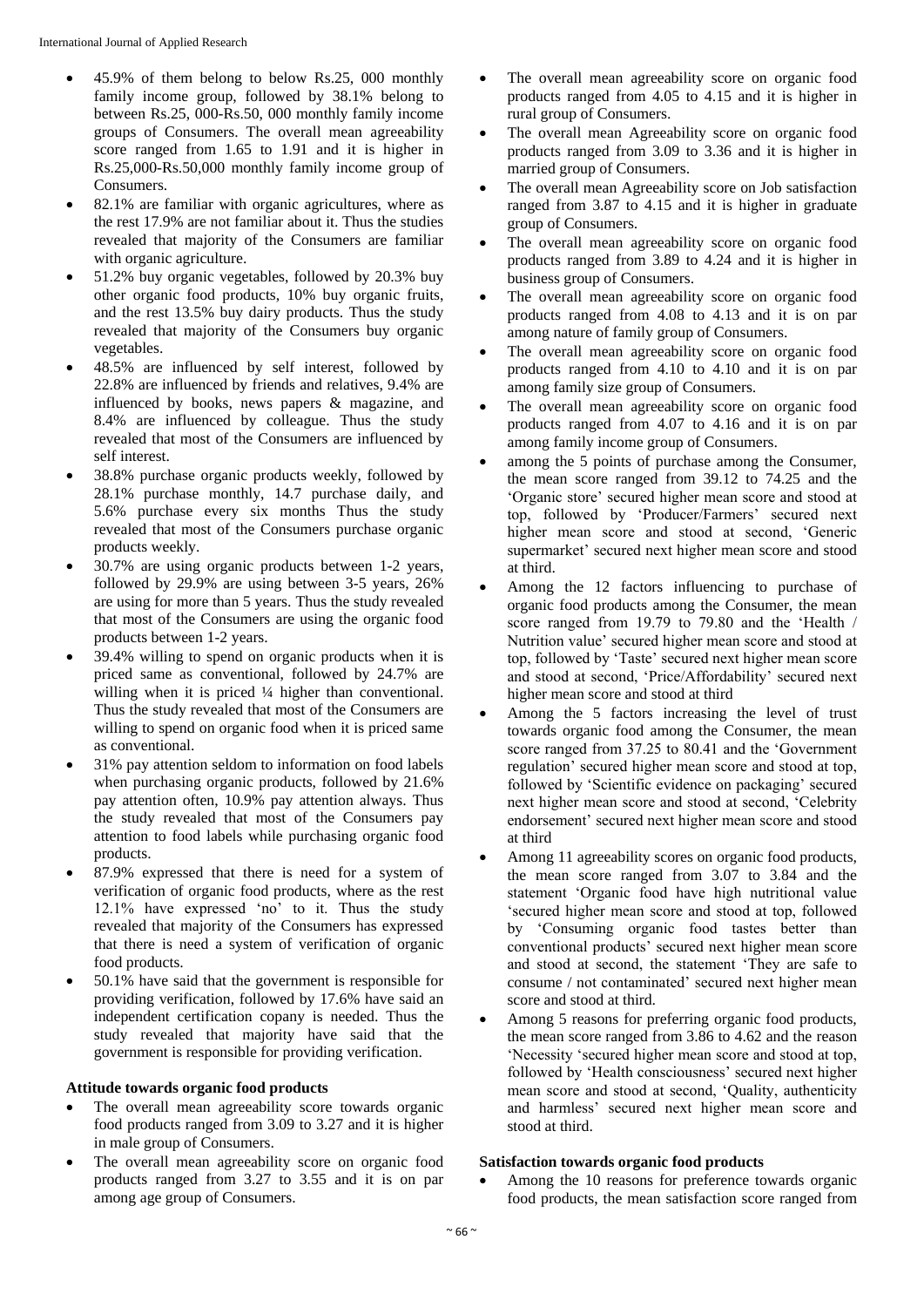1.93 to 3.59 and the reason 'Taste 'secured higher mean score and stood at top, followed by 'Quality' secured next higher mean score and stood at second, 'Family Shelf Life' secured next higher mean score and stood at third.

## **Problems faced by the organic consumers**

 Among 7 problems faced by organic consumers, the mean score ranged from 3.86 to 4.44 and the reason 'Lack of Awareness about organic 'secured higher mean score and stood at top, followed by 'Organic products are not available' secured next higher mean score and stood at second, the reason 'Organic products are not easily available' secured next higher mean score and stood at third.

## **Preference towards organic food products**

- The overall mean preference score on Job satisfaction ranged from 4.33 to 4.42 and it is higher in female group of Consumers.
- The overall mean preference score on Job satisfaction ranged from 4.26 to 4.49 and it is higher in 25-40 years of age group of Consumers.
- The overall mean preference score on organic products ranged from 4.34 to 4.41 and it is on par among locations group of Consumers.
- The overall mean preference score on organic products ranged from 4.32 to 4.41 and it is higher married group of Consumers.
- The overall mean preference score among education group of the Consumers ranged from 4.16 to 4.69 and it is higher in illiterate group of Consumers.
- The overall mean preference score on organic products ranged from 4.17 to 4.48 and it is higher in other occupation group of Consumers.
- The overall mean preference score on organic products ranged from 4.27 to 4.51 and it is higher in joint family group of Consumers.
- The overall mean preference score on organic products ranged from 4.32 to 4.46 and it is higher in above 4 members in the family group of Consumers.
- The overall mean preference score on organic products ranged from 4.27 to 4.46 and it is higher in Rs. 25,000- Rs. 50,000 family income group of Consumers.

#### **Attitude towards organic products**

- Factor analysis condensed and simplified the 11 Attitude statements and grouped into 4 Factors explaining 63.53% of the variability of all the 11 statements.
- The Discriminate function analysis revealed that three variables namely OCCUP-X6, EDUCA-X5 and FSIZE-X8 are substantially important variable in discriminating between the two groups namely Consumers with lower overall mean agreeability score and Consumers with higher overall mean agreeability score towards Organic food products.

#### **Satisfaction towards organic food products**

 The overall mean satisfaction score on Job satisfaction ranged from 2.87 to 3.13 and it is higher in 51 and above years of age group of Consumers.

- The overall mean satisfaction score towards organic food products ranged from 2.86 to 3.16 and it is higher in above 40 years of age group of Consumers.
- The overall mean satisfaction score towards organic food products ranged from 2.87 to 3.12 and it is higher in 51 and above years of age group of Consumers.
- The overall mean satisfaction score towards organic food products ranged from 2.93 to 3.12 and it is higher in 51 and above years of age group of Consumers.
- The overall mean satisfaction score towards organic food products ranged from 2.92 to 3.08 and it is higher in graduate group of Consumers.
- The overall mean satisfaction score towards organic products ranged from 2.69 to 3.55 and it is higher in Govt services group of Consumers.
- The overall mean satisfaction score towards organic food product ranged from 2.77 to 3.19 and it is higher in nuclear family group of Consumers.
- The overall mean satisfaction score towards organic food products ranged from 2.89 to 3.08 and it is higher in up to 4 members in the family group of Consumers.
- The overall mean satisfaction score towards organic food product ranged from 2.98 to 3.04 and it is on par among family income group of Consumers.
- The inter-correlation matrix showed that the independent variables namely Awareness-X1, Attitude-X2, Preference-X3, and Problems-X4, are significantly correlated with the dependent variable Y-Satisfaction.
- The Path analysis showed that the three variables AWARE-X1, ATTITUDE-X2 and PROBLEM-X4 are substantially important contributing variable for the dependent variable satisfaction -Y.
- The Multiple regression analysis showed that four variables Awareness-X1, Attitude-X2, Preference-X3, and Problems-X4 towards organic food products have significantly contributing to Satisfaction-Y. and these variables put together explained the variations of satisfaction-Y to the extent of 20.3%.

#### **Problems faced by the consumers**

- The overall mean agreeability score on problems faced by consumers ranged from 3.87 to 4.35 and it is higher in male group of Consumers.
- The overall mean agreeability score among organic consumers ranged from 4.03 to 4.20 and it is higher in above 40 years of age group of Consumers.
- The overall mean agreeability score on problems faced by organic Consumer ranged from 3.78 to 4.43 and it is higher in rural group of Consumers.
- The overall mean agreeability score on problems faced by organic Consumer ranged from 4.03 to 4.26 and it is higher in unmarried group of Consumers.
- The overall mean Agreeability score on problems faced by organic Consumers ranged from 3.93 to 4.50 and it is higher in illiterate group of Consumers.
- The overall mean Agreeability score on Job satisfaction ranged from 3.64 to 4.48 and it is higher in Govt service occupation group of Consumers.
- The overall mean Agreeability score on problems faced among organic Consumer ranged from 3.90 to 4.29 and it is higher in nuclear family group of Consumers.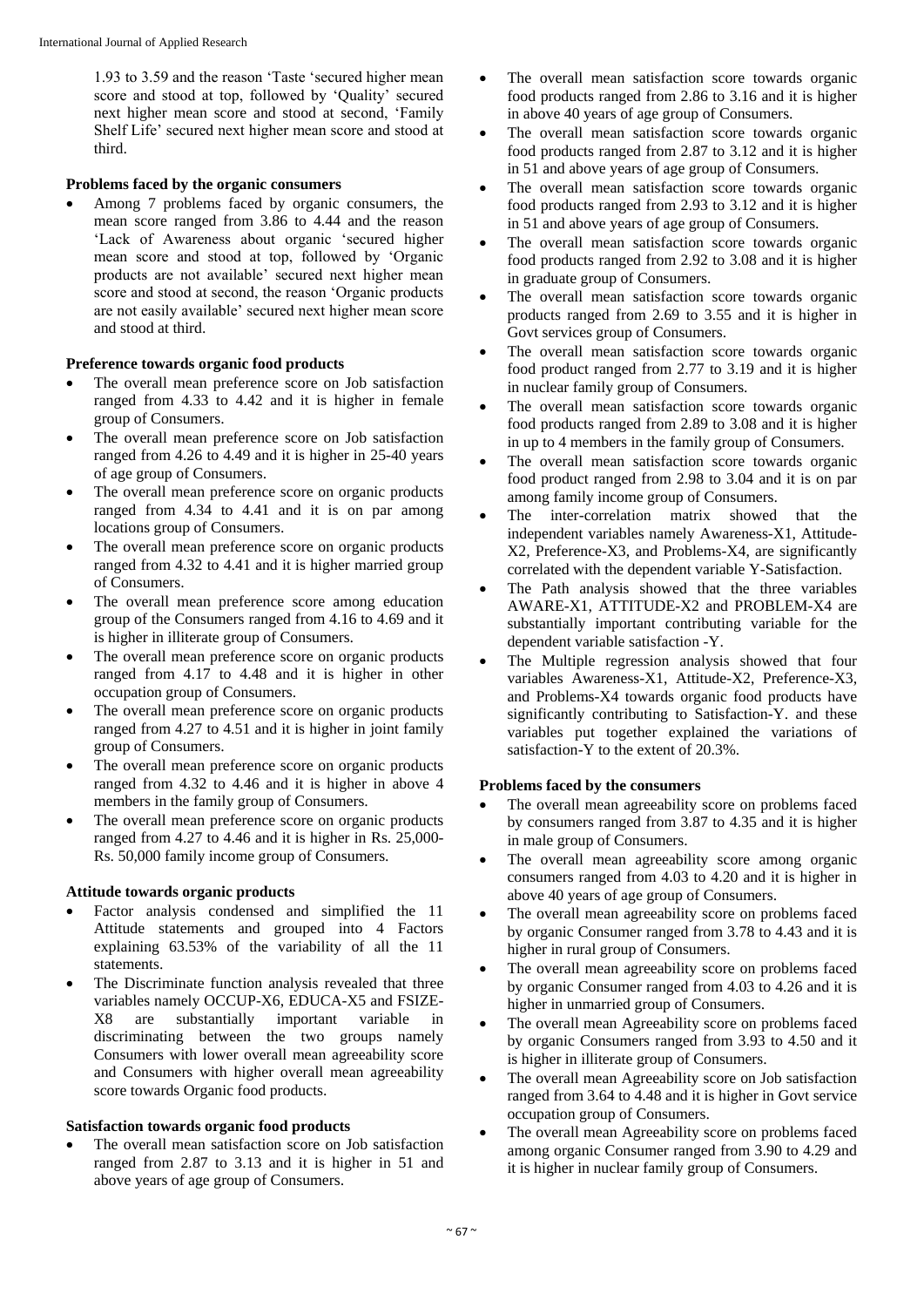- The overall mean Agreeability score on problems faced by organic Consumers ranged from 4.10 to 4.13 and it is on par among family size group of Consumers.
- The overall mean Agreeability score on problems faced by organic Consumers ranged from 4.02 to 4.18 and it is higher in below Rs.25,000 family income group of Consumers.
- The Chi-square analysis showed that significant association between gender group and level of satisfaction on organic food products and it is concluded that the overall level of satisfaction depends on the gender group of the Consumers.
- There is significant association between age group and level of satisfaction on organic food products and it is concluded that the overall level of satisfaction depends on the age group of the Consumers.
- There is significant association between locations group and level of opinion on satisfaction on organic food products and it is concluded that the overall level of satisfaction depends on the location group of the Consumers.
- There is significant association between age group and level of opinion on satisfaction on organic food products and it is concluded that the overall level of satisfaction depends on the marital group of the Consumers.
- There is significant association between education qualification group and level of satisfaction on organic food products and it is concluded that the overall level of satisfaction independent of the education qualification group of the Consumers.
- There is significant association between occupation group and level of satisfaction on organic food products and it is concluded that the overall level of satisfaction depends on the occupation group of the Consumers.
- There is significant association between nature of school group and level of satisfaction on organic food products and it is concluded that the overall level of satisfaction depends on nature of family group of the Consumers.
- There is significant association between family size group and level of satisfaction on organic food products and it is concluded that the overall level of satisfaction depends on the family size group of the Consumers.
- There is no significant association between annual income group and level of satisfaction on organic food products and it is concluded that the overall level of satisfaction is independent of the family income group of the Consumers.
- The Fried man's non-parametric test showed that there is significant difference in overall mean rank on the attitude towards organic food products among the family income groups and it is higher above Rs.50, 000 income group and the mean rank is least in Rs.25,000- Rs.50,000 family income groups of Consumers.

#### **Suggestions**

1. Awareness and training program to farmer: Because more number of farmers is not growing without use of chemicals. Because farmer are go only production of high yield commercial crops so he will use more chemical fertilizer and pesticides. But some majority of farmer success in organic farming.

- 2. Government support: Government is all so support to grow of organic farming and all so farmer through good organic product market facilities, financial support and so on
- 3. Infrastructure facilities: Give to sport to post-harvesting facilities for organic forming. Because possible to decline in yield during the conversion period, there is need to provide some form of incentives to affected farmer.
- 4. Package of product: Provide a good packing facilities to specific product
- 5. Development of marketing: There is all very important is to develop more marketing area. Because there is no regulated market facility in organic product.
- 6. Regulated market is all so give separate price facility and market facility in yard only. Because more number of consumer prefer organic product. But there no farmer, so it stimulate the farmer to grow the organic products
- 7. Give free certification facilities: The increase frequency of viewing the advertisement of organic food products and better taste would influence the purchase organic food products. The influence of advertisement of organic food products with an increase in education found particularly among consumer

#### **Conclusion**

Majority consumers were awake to organic food, its edges and issues related to conventional food. However, this awareness was comparatively a lot of among educated respondents. But still majority purchase conventional food and not organic frequently as a result of some outstanding reasons like.

- 1. High value of products
- 2. Lack of data connected from wherever to shop for.
- 3. Lack of straightforward likewise as regular accessibility
- 4. Risk of obtaining cheated

Therefore provide facet factors are capable for lack of Demand for organic food. Effective selling structure and necessary support from the governmental agencies for Organic food is needed. It also can be done through NGOs and alternative Government agencies since it's safer and healthier food beside personal sector participation. Improvement in provide chain management and production coming up with can solve the problems like irregular provide, restricted stocks. It's the time for government to require effective policy call in association with Agriculture Department to encourage farmers to provide and market organic products.

#### **References**

- 1. Chandrasekhar HM. Consumers Perception towards Organic Products-A Study in Mysore City. International Journal of Research in Business Studies and Management. 2014; 1(1):61-66.
- 2. Jasmin Pandiya, Nayankumar Vala. Profiling of Organic Food Buyers in Ahmedabad City: An Empirical Study Pacific Business Review International. 2012; 5(1):19-25.
- 3. Barret *et al*. Organic Certification and the UK Market: Organic imports from Developing countries, Food policy, 2006; 27(4):301.